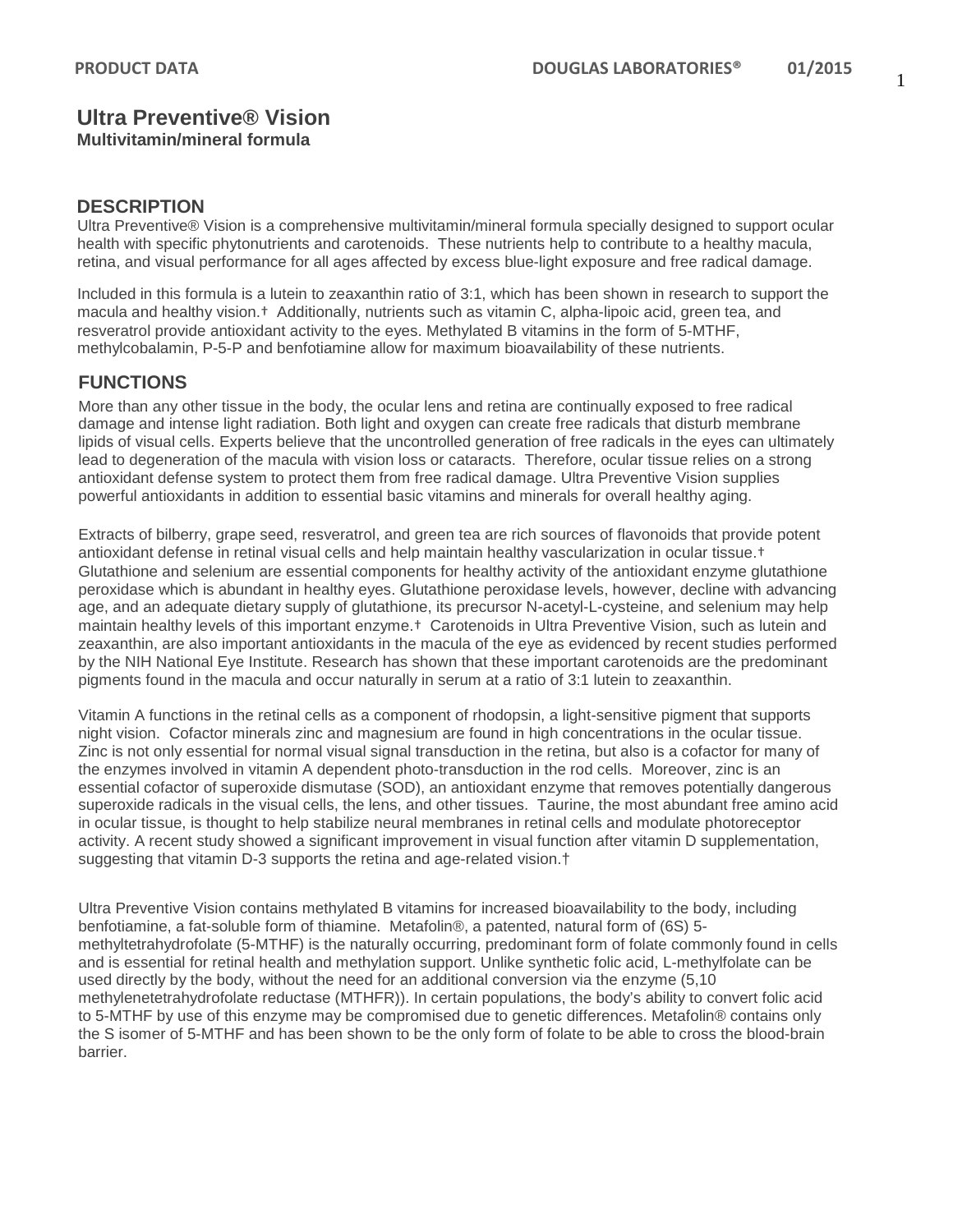# **Ultra Preventive® Vision**

**Multivitamin/mineral formula** 

#### **INDICATIONS**

Ultra Preventive Vision is indicated for individuals that desire the essential vitamins, minerals, and nutrients for maintaining healthy vision and ocular function.

#### **FORMULA (#202027-120X)**

| Serving Size 4 Vegetarian Capsules        |
|-------------------------------------------|
|                                           |
| (as retinyl palmitate)                    |
| Vitamin C (as ascorbic acid)  500 mg      |
| Vitamin D-3 (as cholecalciferol) 1,000 IU |
|                                           |
| (as d-alpha tocopheryl succinate)         |
| Thiamine (as thiamine HCI)  5 mg          |
|                                           |
|                                           |
|                                           |
| (as Pyridoxine HCI/                       |
| Pyridoxal-5-Phosphate complex)            |
|                                           |
| (as L-methylfolate, Metafolin®)           |
| Vitamin B-12 100 mcg                      |
| (as methylcobalamin)                      |
|                                           |
|                                           |
| (as calcium pantothenate)                 |
| lodine (from kelp)150 mcg                 |
|                                           |
| (as magnesium citrate)                    |

| Zinc (as monomethionine)  .20 mg<br>Selenium (as amino acid chelate)100 mcg |  |
|-----------------------------------------------------------------------------|--|
| (as amino acid chelate)                                                     |  |
|                                                                             |  |
| (as amino acid chelate)                                                     |  |
|                                                                             |  |
| (as Potassium aspartate)                                                    |  |
|                                                                             |  |
| N-Acetyl L-Cysteine100 mg                                                   |  |
|                                                                             |  |
| Green tea leaf extract 50 mg                                                |  |
| (Camellia sinensis, standardized to 98%                                     |  |
| polyphenols and 45% EGCG, decaffeinated)                                    |  |
| Grape Seed Extract (Vitis vinifera)25 mg                                    |  |
| (standardized to 95% polyphenols)                                           |  |
|                                                                             |  |
| (Vaccinium myrtilius)                                                       |  |
| Lutein (from Marigold flower)12 mg                                          |  |
| Resveratrol (as trans-resveratrol)10 mg                                     |  |
|                                                                             |  |
|                                                                             |  |

Other Ingredients: Hydroxypropyl methylcellulose (capsule), cellulose, vegetable stearate, silica.

#### **SUGGESTED USE**

As a dietary supplement, adults take 4 capsules daily in divided doses with meals or as directed by your healthcare professional.

SIDE EFFECTS No adverse effects have been reported. STORAGE Store in a cool, dry place, away from direct light. Keep out of reach of children.

## **REFERENCES**

Muth, ER, Laurent, JM, Jasper, P. Altern Med Rev 2000;5:164-73. [Bilberry].

Chew EY, Clemons TE, Agrón E, Sperduto RD, Sangiovanni JP, Kurinij N, Davis MD; AREDS report no.35. Ophthalmology. 2013 Aug;120(8):1604-11.e4. [Vitamins C and E, β-carotene, and zinc].

O. Hasselwander, W. Hönlein, L. Schweillert, K. Krömer (2000): Functional foods 2000. [5- Methyltetrahydrofolate].